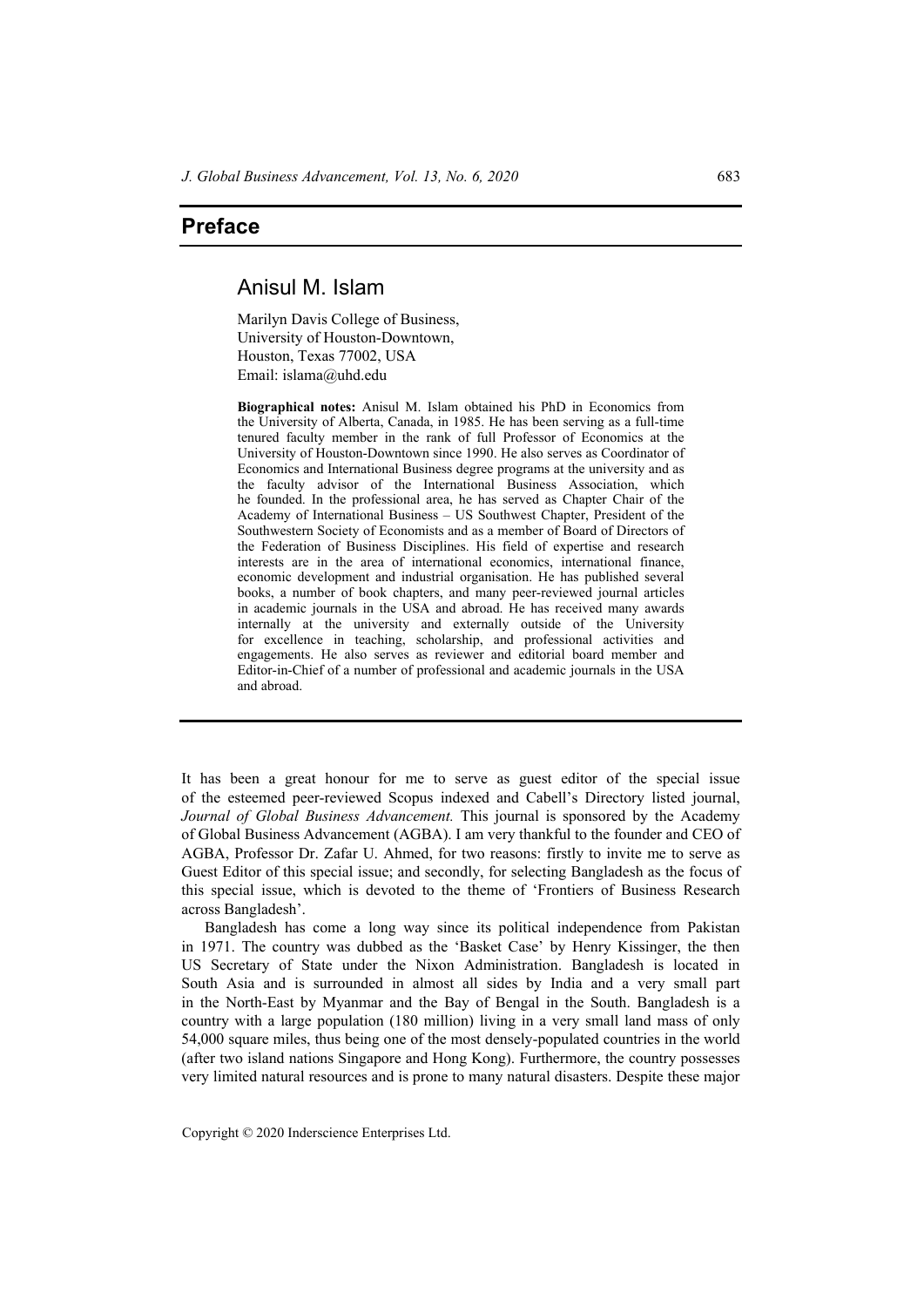constraints, the country has managed to reach a moderately high rate of economic growth over the last decade, ranging between 4% and 7% per annum in real terms. This achievement was possible partly due to its policies to open up and integrate the economy with the rest of the world, and partly due to the hard work of its abundant low-wage labour force and the role played a by a group of younger generation pioneering entrepreneurs who were willing to take the initiative and associated risks to engage with the rest of the world in the readymade garment industry.

Given the above context, this special issue consists of six interesting and outstanding papers related to various topics on economic and business issues on Bangladesh. The following paragraphs would discuss a brief review of these papers included in this special issue.

The first paper, titled 'HRM practices, employee engagement, organisational commitment and work-related social support', was contributed by Aktar and Pangil. This paper discusses the relationship between human resource practices of business organisations and the employee engagement. The paper is timely for Bangladesh, and it deals with an interesting and important topic. It is to be noted here that this is only a conceptual paper, hence no empirical data or results are presented. Given that employee engagement is one of the dominant topics in human resource management literature, adequate attention has not been paid yet to provide clarity on this topic. The paper carefully reviews both qualitative and quantitative research on employee engagement to explore the manifestation of engagement and its predictors. The paper notes that the findings of previous studies have sometimes been unsystematic and inconsistent. It has also been found that there is confusion concerning the concept and overlaps between organisational commitment and engagement.

This study tries to fill these gaps in the academic literature with a conceptual model suggesting the mediating role of organisational commitment on the human resource management and employee engagement nexus. Moreover, this paper suggests the moderating role of work-related social support to buffer the relationship between organisational commitment and employee engagement. In addition, this study explains the relationships among the variables of this research framework, under the norms of social exchange theory, and gives guidance for future research. As the paper is just conceptual in nature with no empirical evidence provided, it opens up the avenue for other researchers to fill the gap and work on empirical testing of the conceptual framework developed in this paper.

The title of the second paper is 'The impact of the microcredit interest rate on capital creation in Bangladesh', and it was written by Prince, Patel, Borman and Al-Fazari. As is well known in the field of microcredit finance all over the world, the Nobel Laureate Dr. Muhammad Yunus pioneered the concept of microcredit and introduced it in Bangladesh, and the concept now has spread across the world. Many studies have been done on the topic of microcredit, particularly related to employment and income generation and poverty alleviation. Unlike other studies, this paper takes a different look to examine critically the role of microcredit interest rate on business capital formation in Bangladesh. From that perspective, this is a very interesting and relevant paper to read.

It is well understood that capital creation is very important not only for business expansion but also for overall economic development of any developing and emerging economy such as Bangladesh. This study developed a conceptual framework on the relationship between microcredit interest rate and capital creation in Bangladesh.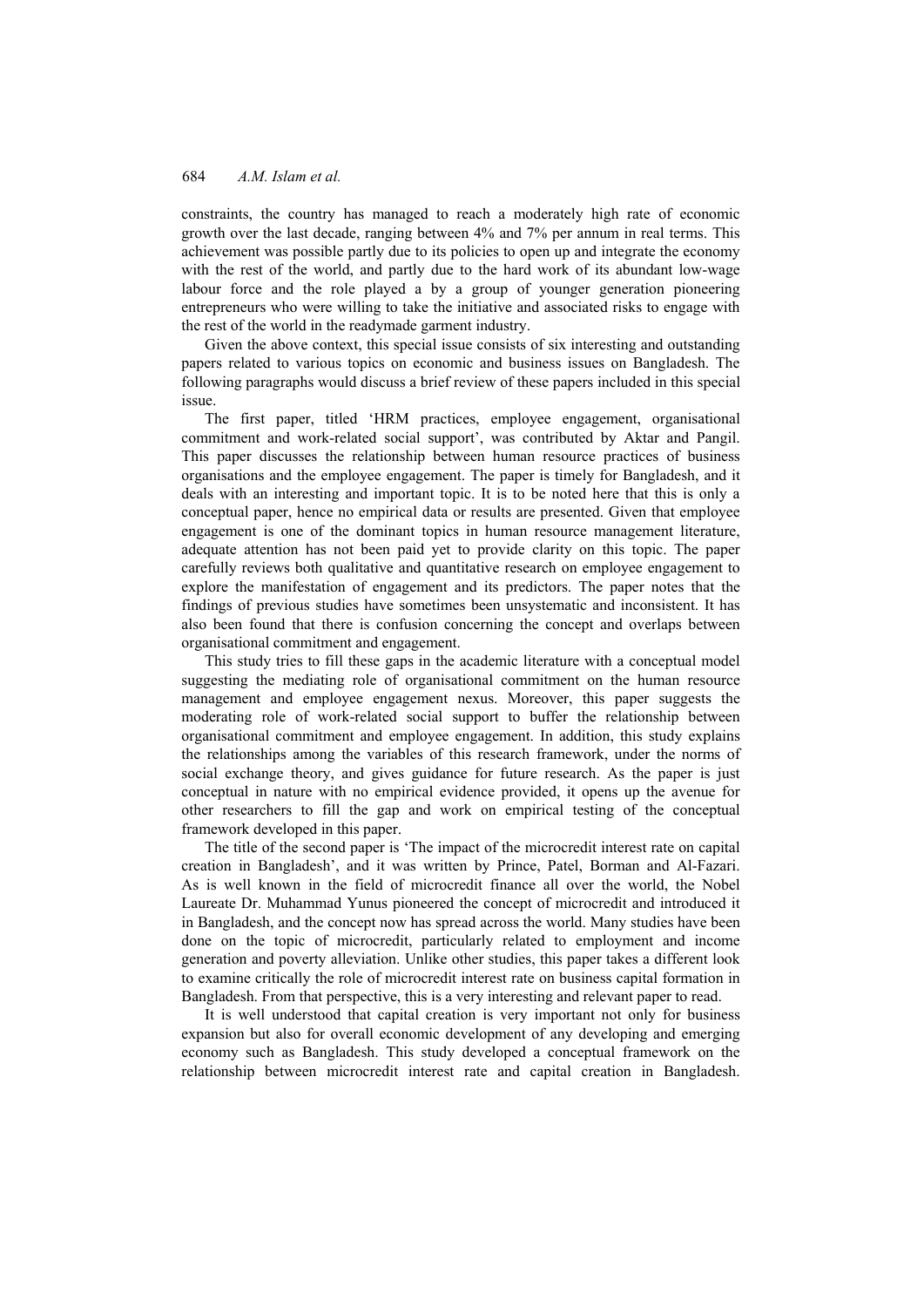## *Preface* 685

A conceptual model was developed based on the theory of planned behaviour. The authors used primary data collected from a stratified random sample of 364 clients from a microfinance institution located in Lalmonirhat region of Bangladesh. The findings indicate that although microcredit generates capital, the excessive interest rates charged by the microcredit organisations tend to inhibit the creation of capital to the desired level in Bangladesh. The research extends the existing literature by demonstrating that the interest rate mediates the relation between microcredit and its capital creation. The authors competently executed the empirical estimation. Interpretation of the results was done well. The paper is an important and interesting read. However, more replication of the study would be useful to further verify the results.

The third paper, titled 'Determinants of intellectual capital disclosure of financial institutions in an emerging economy', was contributed by Mamun, Aktar and Safiuddin. The paper deals with a very interesting business topic on Bangladesh. Intellectual capital plays a critical role in enhancing the competitive advantage of a business organisation. At the same time, the timely disclosure of such information to investors and stakeholders can increase competitive strength and reduce the asymmetric information problems. Given this background, this paper examines the determinants of intellectual capital disclosures of financial institutions in an emerging economy, namely Bangladesh. The study develops an intellectual capital disclosure index based on the disclosure of intellectual capital information in the annual reports of 53 listed financial institutions in the country. The study applies both parametric and non-parametric tests to examine the relationship of different company characteristics with the intellectual capital index.

The empirical test results suggest that profitability and riskiness of firms are important determinants of intellectual capital disclosures. These findings should be useful for regulators and company policy-makers to formulate appropriate strategy to create intellectual capital and disseminate the information about intellectual capital, which in turn, may increase the competitive strength of financial institutions and reduce the information asymmetry problems. Results of this study also contribute to the conceptual understanding of intellectual capital reporting by highlighting the lack of comprehensive use of agency theory in explaining the relationship between different company characteristics and intellectual capital disclosure in the context of financial institutions of Bangladesh. The study is very interesting and timely for Bangladesh. It would also be beneficial to the country if more studies of this nature were done for other industries beyond the financial industry.

The fourth paper in this special edition was written by Wahid and Prince. The title is 'High performance work systems and employee performance: the moderating and mediating role of power distance'. The role and importance of national culture in business decision making and business performance was pioneered by Geert Hofstede. Among five original measures of cultural dimension that Hofstede proposed, an important one is power distance. This paper focuses on examining the moderating and mediating role of power distance in understanding the relationship between high performance work systems (HPWS) and employee performance. The study is focused on examining this relationship in the context of Bangladesh.

It is evident that cultural differences between countries may increase or decrease the relationship between HPWS and employee performance. In line with this, the present research aims to discover the impact that HPWS has on employees' performance.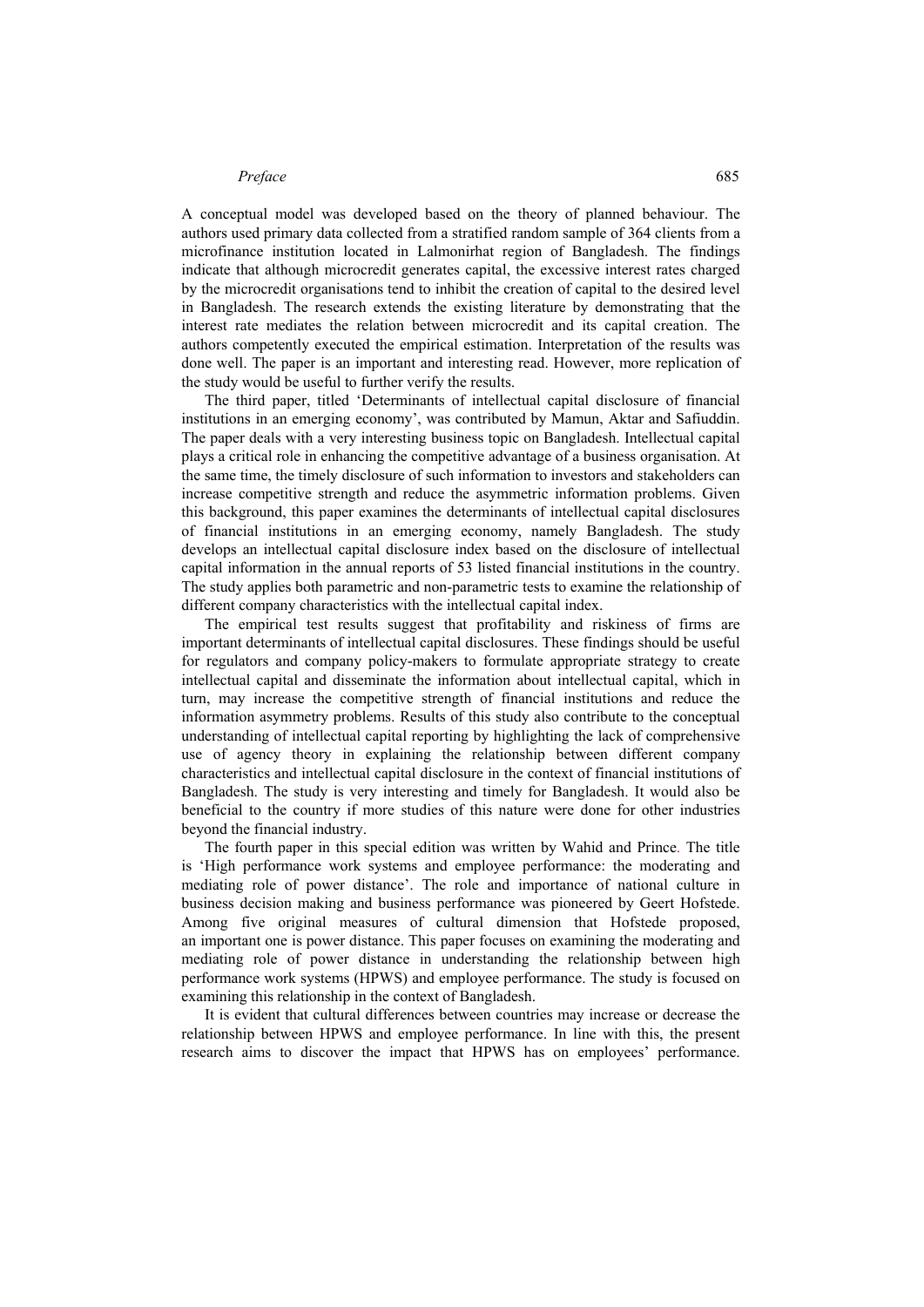The study has developed a conceptual model based on a literature review and the knowledge gap identified. The model was tested using structural equation modelling. The results indicated that HPWS has a positive impact on employees' performance in a non-Western context. In addition, the findings indicated that power distance mediates and moderates the relationship between HPWS and employee performance. In light of the above evidence, the researchers raise the alarming issue of 'brain drain' regarding the Bangladeshi context. The paper makes a very important contribution in understanding employee performance in the context of Bangladesh.

The next paper, titled 'An exploration of the Halal food export potential for Bangladesh' was contributed by Kabir and Ali. This paper is written on a very interesting and timely topic, i.e., on the evolving global Halal food market and the potential of Bangladesh to increase its exports to this growing market. With about two billion Muslim population in the world spreading in many countries, there is a growing market for Halal food in these markets. Since there is not much literature on this topic for Bangladesh, it is a very timely topic and will add value to the trade literature of the country.

This paper conducts some empirical estimation of the trade potential of the country in the global Halal food market using commodity-specific time-series data from the UNComtrade database. The paper examines Bangladesh's export potential for 21 major food/food related commodities using FAOSTAT published trade data from 2000 to 2016. It reports that Bangladesh has high potential for export expansion to the global Halal food market for 11 commodities. This paper concludes with contributions to the literature, policy guidelines for enhancing Halal food export from Bangladesh to these markets and future directions for further research.

The last paper in this special issue is titled 'Globalisation, foreign demand, real exchange rate and Bangladesh exports: some empirical tests', was written by Islam. The topic of this paper falls in the international economics subject area, focusing on estimating an aggregate export demand function for Bangladesh. The paper uses the longest available annual time-series data from 1972 to 2017 on aggregate exports and other variables used in the study. The study examined the time-series properties of the data and found that the variables are generally non-stationary. Hence the paper applied the Johansen-Juselius multivariate cointegration analysis to estimate the long-run export demand function. The cointegration tests and the associated short-run dynamic analysis confirmed the existence of a long-run cointegration relationship among the variables: real exports, foreign demand, real effective exchange rate and the degree of globalisation. The estimated model was found to be stable with an estimated speed of adjustment of about 18% per year to return to equilibrium in case of any unexpected external shocks to the system.

The estimated results clearly show the dominant and positive role of foreign demand and the country's global integration on its export performance. However, the real effective exchange rate variable displayed results that were not consistent with the traditional hypothesis for the emerging economy of Bangladesh. The paper discussed some policy implications of the estimated results. Based on the empirical results, the paper suggested that the policy-makers and business organisations need to be less concerned about any gradual exchange rate appreciation unless it appreciates very rapidly. Rather, they should focus their attention and efforts on better integration of the economy with the rest of the world through further internal and external policy reforms, and put extra efforts to explore more foreign markets through trade missions, diplomatic efforts, and mutual trade agreements, and increase export capacity internally. Internally,